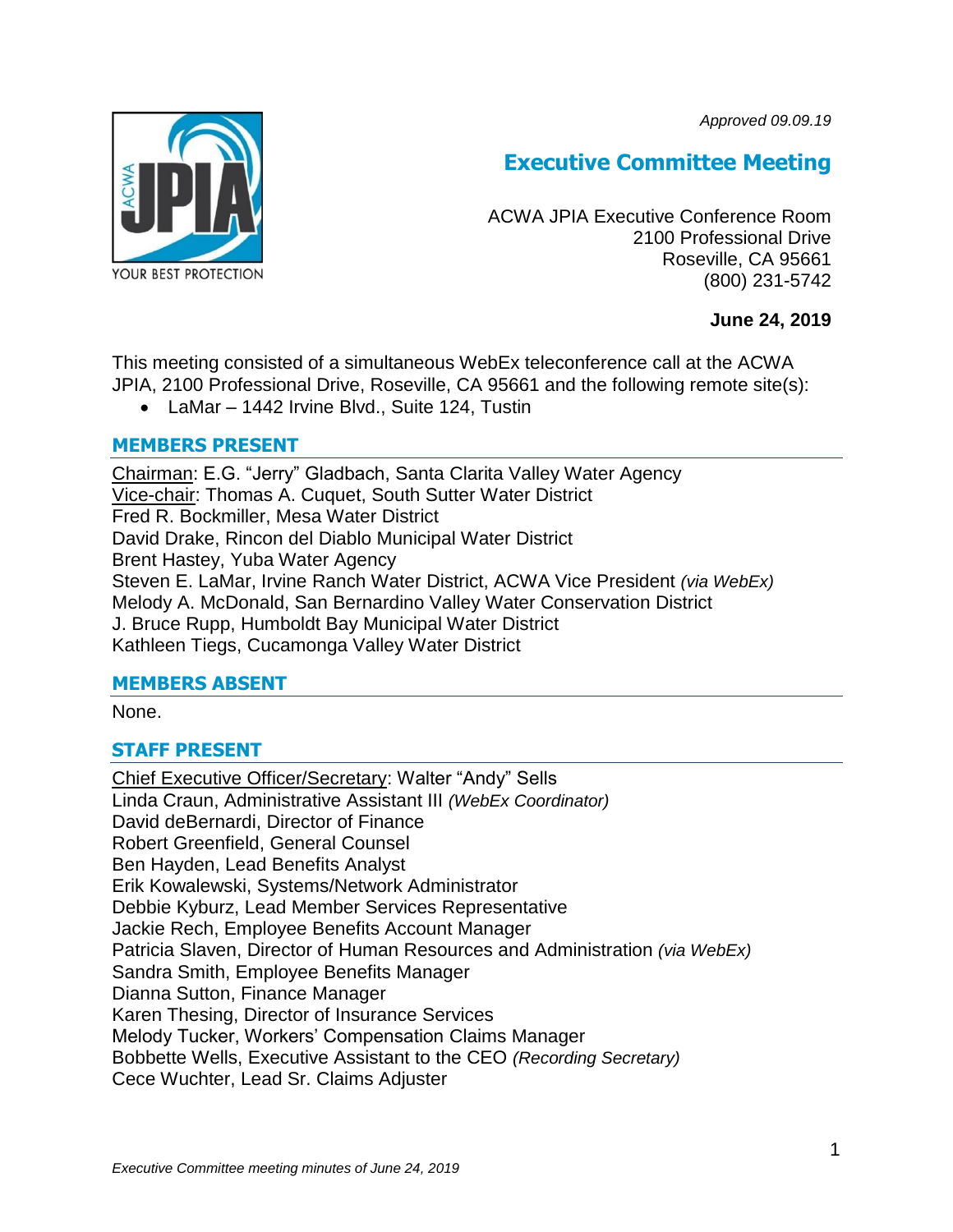# **OTHERS IN ATTENDANCE**

Seth Cole, Sr. Vice President, Alliant Dave Eggerton, ACWA Executive Director James Linthicum, Three Valleys Municipal Water District S.R. "Al" Lopez, Western Municipal Water District *(via WebEx)* Kevin Phillips, Paradise Irrigation District, Finance Committee Chair *(via WebEx)*

#### **WELCOME**

Chairman Gladbach welcomed everyone in attendance.

#### **CALL TO ORDER AND ANNOUNCEMENT OF QUORUM**

Chairman Gladbach called the meeting to order at 1:00 p.m. He announced there was a quorum.

#### **PLEDGE OF ALLEGIANCE/EVACUATION PROCEDURES**

Chairman Gladbach led the Pledge of Allegiance and Mr. Sells gave the evacuation procedure instructions.

## **ANNOUNCEMENT RECORDING OF MEETING**

Chairman Gladbach announced that the meeting would be recorded to assist in preparation of minutes. Recordings are only kept 30 days following the meeting, as mandated by the California Brown Act.

#### **PUBLIC COMMENT**

Chairman Gladbach noted that, as the agenda stated, members of the public would be allowed to address the Executive Committee on any agenda item prior to the Committee's decision on that item. Comments on any issues on the agenda, or not on the agenda, were also welcomed. No comments were brought forward.

## **INTRODUCTIONS**

Chairman Gladbach asked that all attendees introduce themselves.

## **ADDITIONS TO OR DELETIONS FROM THE AGENDA**

Chairman Gladbach asked for any additions to, or deletions from, the agenda; staff had none.

#### **CONSENT AGENDA**

Chairman Gladbach called for approval of the Consent Agenda:

M/S/C (Drake/Hastey) (Bockmiller-Yes; Cuquet-Yes; Drake-Yes; Gladbach-Yes; Hastey-Yes; LaMar-Yes; McDonald-Yes; Rupp-Yes; Tiegs-Yes): That the Executive Committee approve the minutes of the June 4, 2019 and June 11, 2019 meetings; and approve the JPIA disbursements of: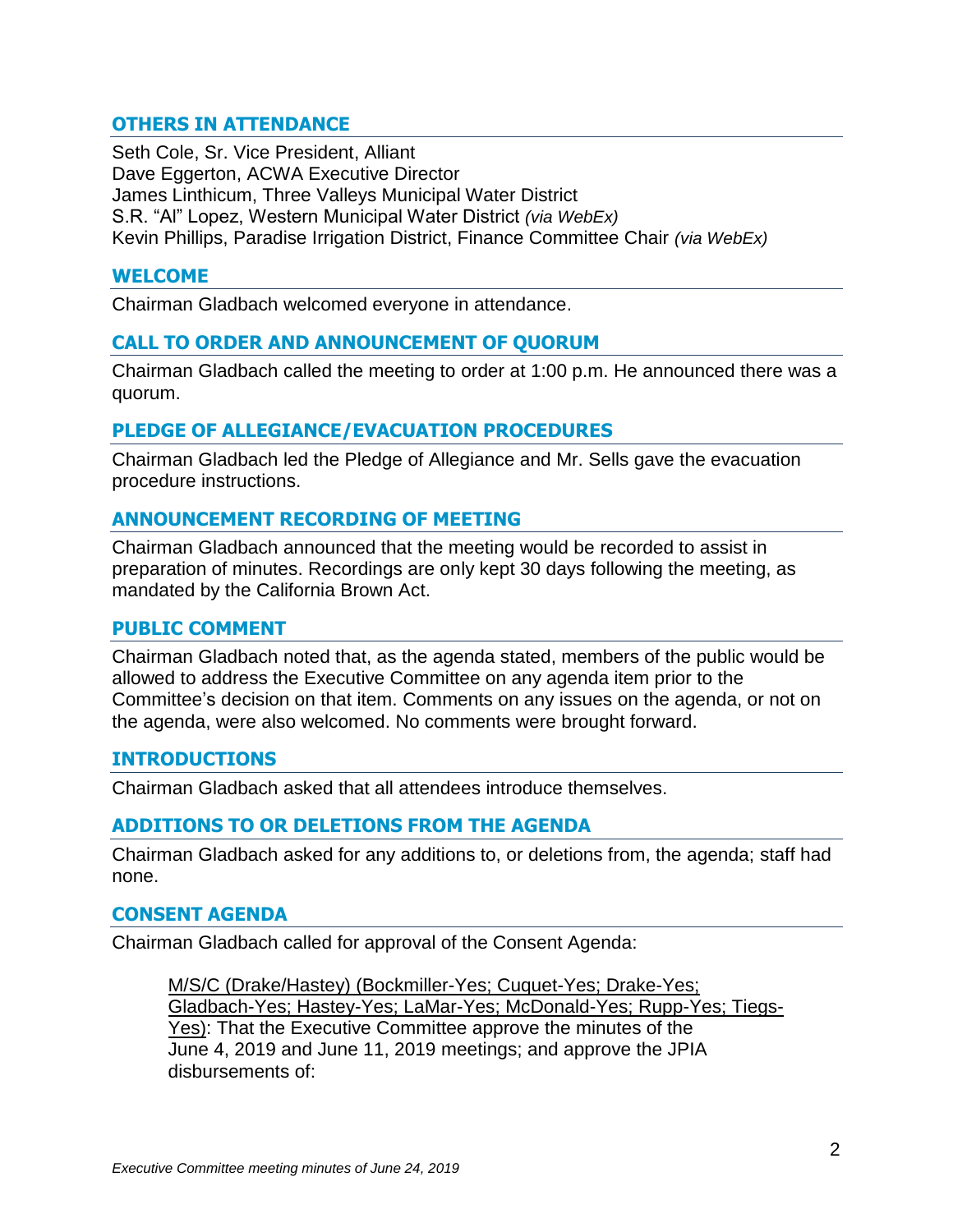Vendor Payments, Employee Benefits Claim Payments, Payroll, and summary of confidential claims payments for the Liability, Property, & Workers' Compensation Programs: May 1-15, 2019; and May 16-31, 2019.

# **ADMINISTRATION**

#### Meetings Attended on Behalf of the JPIA

Director Tiegs attended an ACWA Region 5 meeting in Montecito and conveyed that a presenter gave "great kudos" and was extremely appreciative to the JPIA concerning the response to the disaster relief from the fire/floods of the prior year.

Director McDonald attended ACWA's State Legislative Committee meetings and reported on the governor's recommendations on the wildfires.

Chairman Gladbach reported that he had a meeting with a couple of representatives of private water agencies and JPIA staff to advise them on insurance options.

## Late Payments for All Programs

Mr. deBernardi explained that the JPIA has noticed more member agencies paying premiums extending past the due date. The JPIA has historically collected little from its members in the way of penalties for late payments. Neither the Property nor the Workers' Compensation Programs have a late charge policy. The Liability Program has late fees determined at \$280, plus interest. For the Employee Benefits Program, late fees are printed on the invoices as 5% per month, if paid beyond 90 days.

In the Property Program, the amount of money collected past the 30-day due date has averaged just under \$2 million. In the Liability Program, funds collected beyond 30 days has been growing. The number of days for collection in the Workers' Compensation Program has been slowly increasing over the last few years. The payment receipts timing in the Employee Benefit Program has been steady over the recent years.

M/S/C (Rupp/Hastey) (Bockmiller-Yes; Cuquet-Yes; Drake-Yes; Gladbach-Yes; Hastey-Yes; LaMar-Yes; McDonald-Yes; Rupp-Yes; Tiegs-Yes): That the Executive Committee approve that the JPIA charge a late fee for all programs, in the amount of 1% of the balance due, per month, when the invoice is past 60 days of the due date.

#### AGRIP Advisory Standards Recognition Application/Resolution 2019-2

Mr. deBernardi stated that the Association of Government Risk Pools (AGRIP) is an international association of government risk pools. The most recent JPIA recognition by AGRIP covered from 2016 through 2018. The JPIA is in the process of renewing its recognition with AGRIP. The application process now requires the JPIA's Executive Committee to approve of the application and resolution signed by Board President before submitting to AGRIP for review.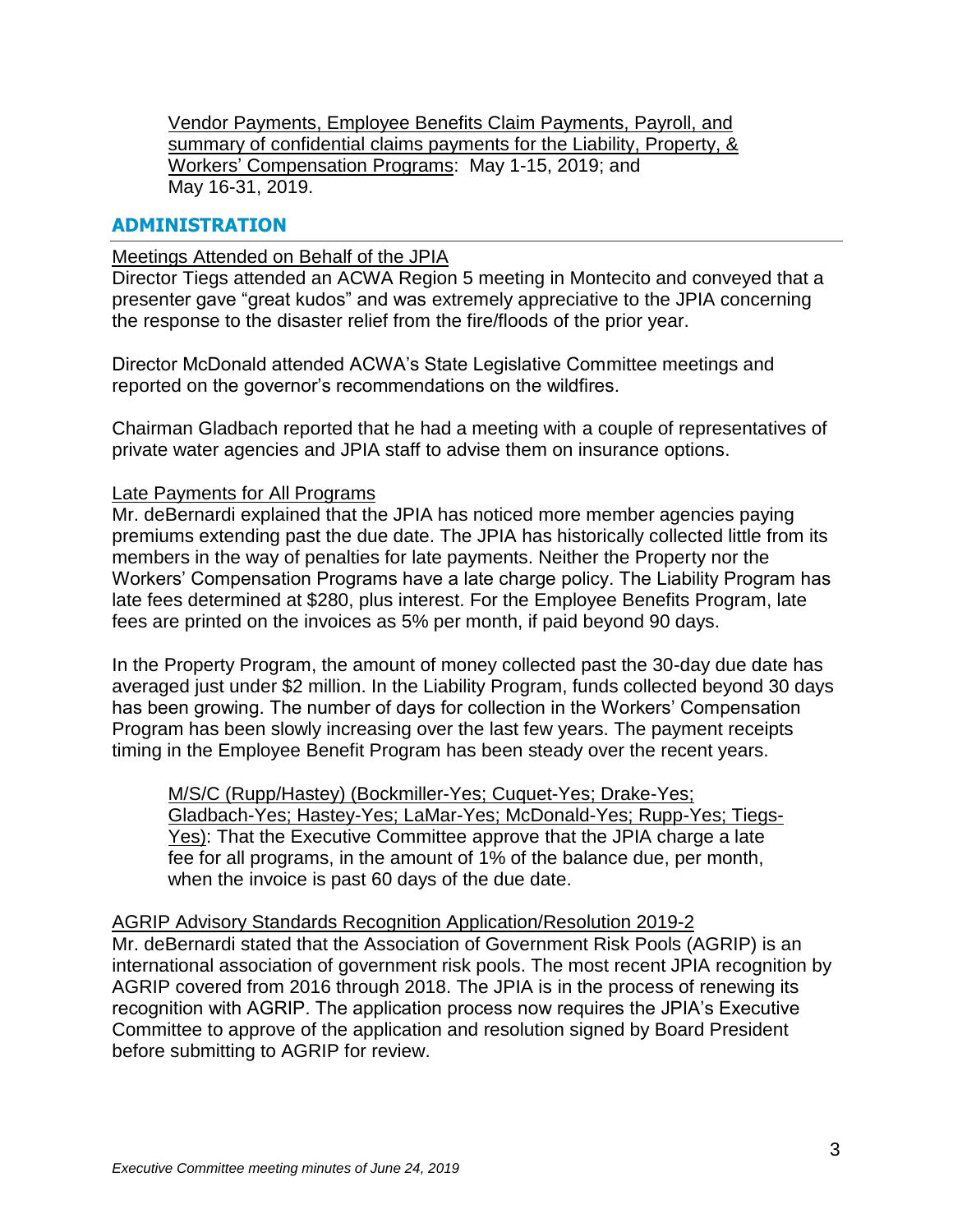M/S/C (McDonald/Drake) (Bockmiller-Yes; Cuquet-Yes; Drake-Yes; Gladbach-Yes; Hastey-Yes; LaMar-Yes; McDonald-Yes; Rupp-Yes; Tiegs-Yes): That the Executive Committee approve the AGRIP Advisory Standards Recognition Application by Resolution (2019-2), as presented.

## Captive Update

Director Cuquet updated the Committee on the first meeting of the California Water Insurance Fund (CWIF) Board on June 17, 2019. Discussed at the meeting was administration/concept, role of the board, State of Utah regulations, timeline and moving forward.

Officers were chosen: Andy Sells, President; Robert Greenfield, Vice President; David deBernardi, Treasurer; and Lorin Barker, Secretary.

An election for Chair and Vice-chair was held: Tom Cuquet is Chairman and David Drake is Vice-chairman.

An RFP has been sent out to select an investment advisor. The CWIF Committee will meet late August to make their selection.

## Organizational Core Values

Mr. Sells explained that at the February 2018 Executive Committee Strategic Planning session, creating Core Values was discussed. At that meeting, it was decided to move forward with a set of values applicable to the Executive Committee as a goal. The following Core Values were developed: trust, respect, integrity, good of the whole/Selflessness.

Staff, as a reference, developed a set of organizational values and defining statements to be used at the JPIA. The following are currently displayed on the new website.

- *People – members and JPIA are one team; employee success equates to organizational success*
- *Service – going beyond expectations for internal and external relationships; taking pride in all we do*
- *Integrity – operating with transparency, honesty and fairness to build trust*
- *Innovation – Continuous improvement and adaptation by asking "What if?" and finding the best solutions*

The following Core Values were developed by the Executive Committee at the last Strategic Planning session. Staff provided sample language to assist with defining the statements.

- **Trust** open dialogue without repercussions or retribution
- **Respect** encouraging and valuing diverse perspectives
- **Integrity** fostering engagement and commitment to learning
- **Good of the Whole** represent the membership not an individual member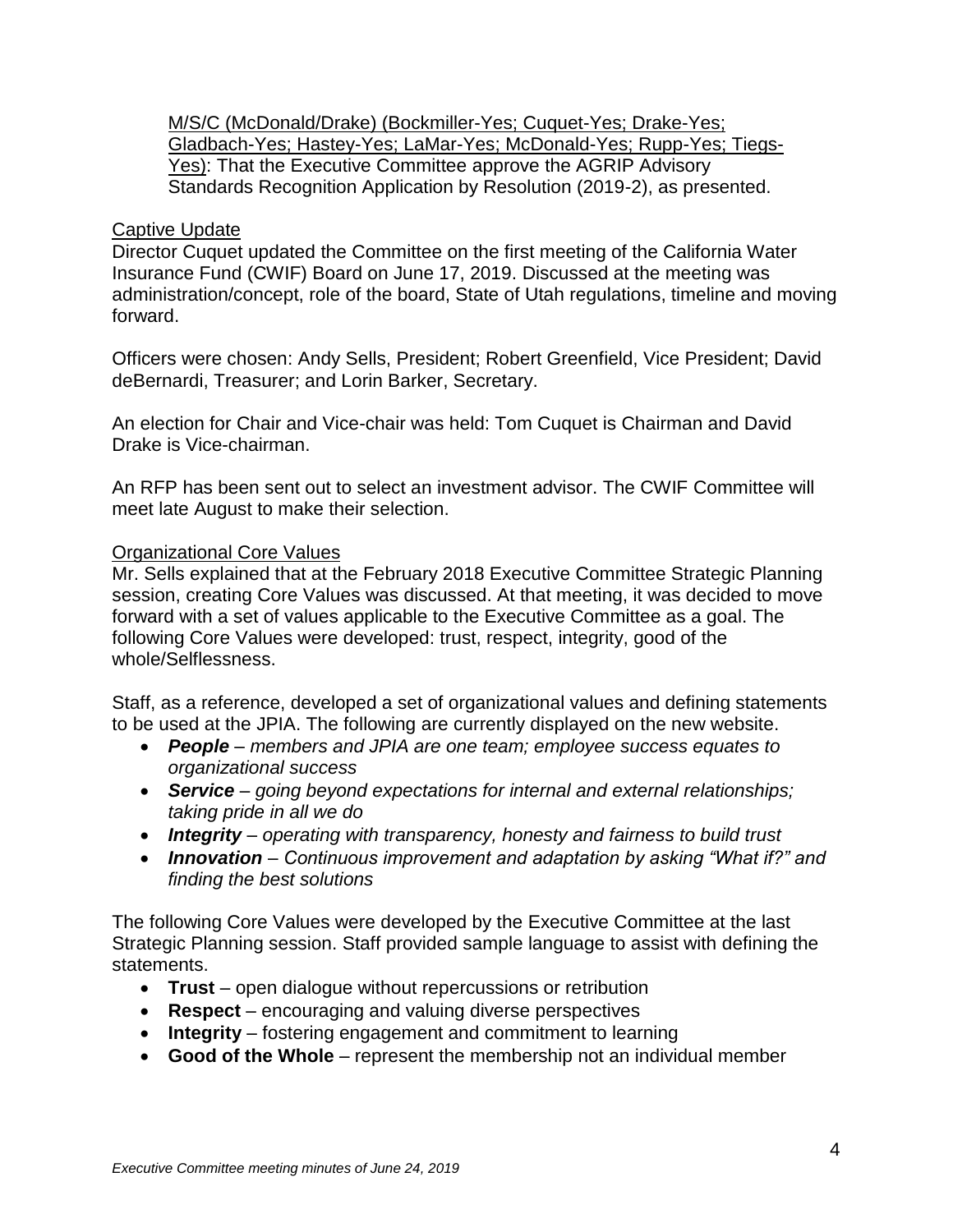M/S/C (Hastey/Rupp) (Bockmiller-Yes; Cuquet-Yes; Drake-Yes; Gladbach-Yes; Hastey-Yes; LaMar-Yes; McDonald-Yes; Rupp-Yes; Tiegs-Yes): That the Executive Committee approve the Executive Core Values as presented.

## Organizational Performance Appraisal

Ms. Slaven reviewed the results of the Summary Appraisal Form that was submitted to the Executive Committee for the 2018-19 Organizational Performance Appraisal. The organization was given an overall rating of **4.7** out of five.

Goals for the upcoming fiscal year 2019-20 are as follows:

- Address and implement recommendations from vulnerability/penetration testing regarding JPIA cyber security.
- Conduct staff engagement survey; determine areas for changes or improvements and implement those changes.
- Assess effectiveness and ease of current document storage process.
- Develop internal leadership skills throughout the organization.
- Create a member task group to meet and identify members' future needs/wants/ideas.

M/S/C (Bockmiller/McDonald) (Bockmiller-Yes; Cuquet-Yes; Drake-Yes; Gladbach-Yes; Hastey-Yes; LaMar-Yes; McDonald-Yes; Rupp-Yes; Tiegs-Yes): That the Executive Committee approve the 2018-19 Performance Appraisal with an overall score of 4.7, and Organizational Goals and Objectives for fiscal year 2019-20, as presented.

## Salary Schedule

Ms. Slaven presented an updated Salary Schedule for approval. A temporary Office Assistant position was added and an error in the Grade 11 salary range was corrected.

M/S/C (McDonald/Hastey) (Bockmiller-Yes; Cuquet-Yes; Drake-Yes; Gladbach-Yes; Hastey-Yes; LaMar-Yes; McDonald-Yes; Rupp-Yes; Tiegs-Yes): That the Executive Committee approve the updated and corrected JPIA Salary Schedule, as presented.

## **PROGRAMS**

## Employee Benefits Program Committee

Director Rupp reported on the recommendations of the Employee Benefits Program Committee's meeting on June 24, 2019. The following action items were presented to the Executive Committee for approval: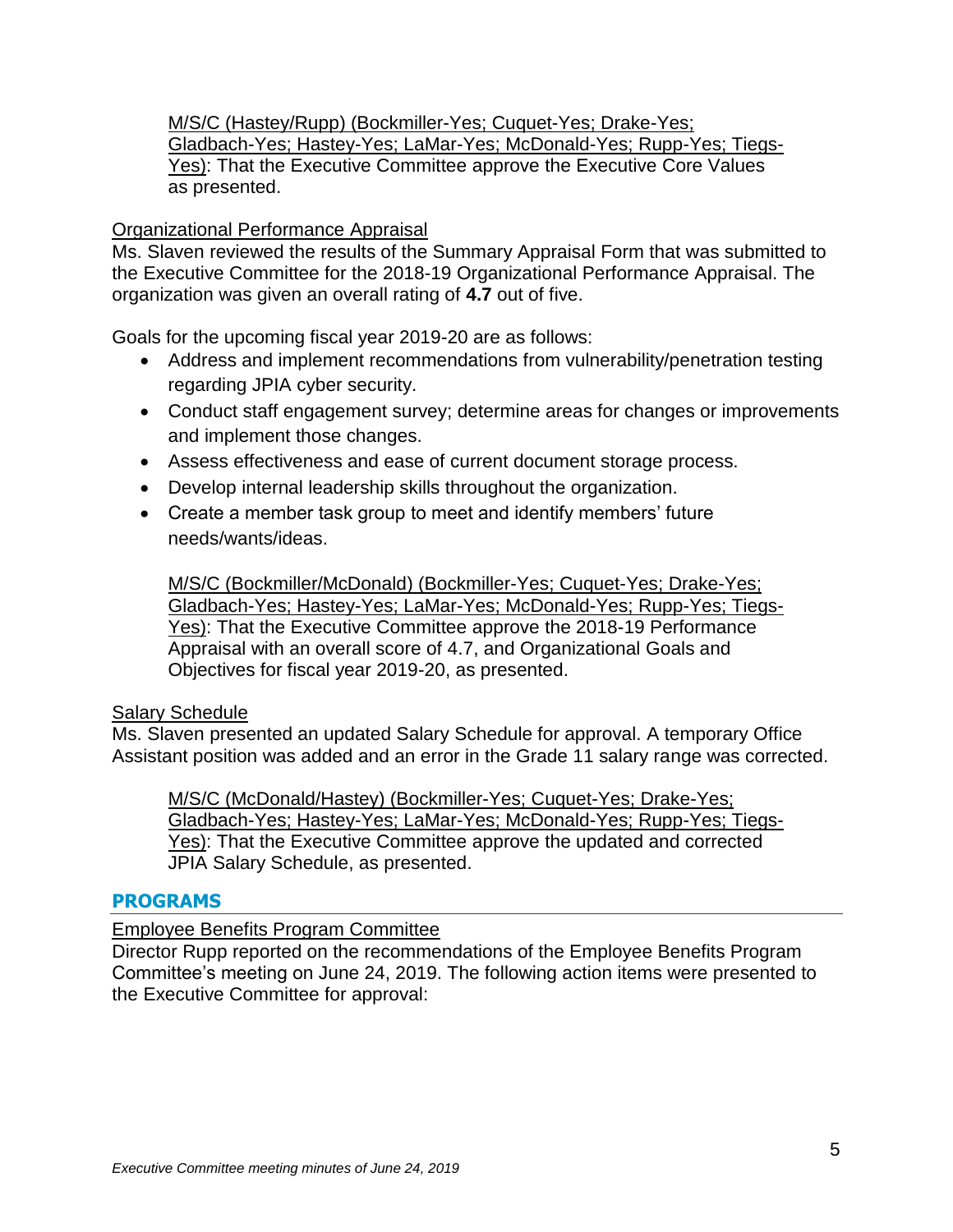M/S/C (Rupp/Bockmiller) (Bockmiller-Yes; Cuquet-Yes; Drake-Yes; Gladbach-Yes; Hastey-Yes; LaMar-Yes; McDonald-Yes; Rupp-Yes; Tiegs-Yes): That the Executive Committee accept the recommendation of the Employee Benefits Program Committee to approve an increase in JPIA Administrative Fees per plan, as presented, effective January 1, 2020.

M/S/C (Rupp/Hastey) (Bockmiller-Yes; Cuquet-Yes; Drake-Yes; Gladbach-Yes; Hastey-Yes; LaMar-Yes; McDonald-Yes; Rupp-Yes; Tiegs-Yes): That the Executive Committee accept the recommendation of the Employee Benefits Program Committee to approve an aggregate **0%** increase to rates for the Anthem Blue Cross self-funded PPO plans, which shall include RxGuide, Site of Care, Carrum Health, and an increase in associated fees, effective January 1, 2020.

M/S/C (Rupp/McDonald) (Bockmiller-Yes; Cuquet-Yes; Drake-Yes; Gladbach-Yes; Hastey-Yes; LaMar-Yes; McDonald-Yes; Rupp-Yes; Tiegs-Yes): That the Executive Committee accept the recommendation of the Employee Benefits Program Committee to approve an aggregate increase of 8.21% for the Anthem Blue Cross HMO plans, effective January 1, 2020.

M/S/C (Rupp/McDonald) (Bockmiller-Yes; Cuquet-Yes; Drake-Yes; Gladbach-Yes; Hastey-Yes; LaMar-Yes; McDonald-Yes; Rupp-Yes; Tiegs-Yes): That the Executive Committee accept the recommendation of the Employee Benefits Program Committee to approve a rate increase of 2.24% for the Kaiser plans, effective January 1, 2020.

M/S/C (Rupp/Hastey) (Bockmiller-Yes; Cuquet-Yes; Drake-Yes; Gladbach-Yes; Hastey-Yes; LaMar-Yes; McDonald-Yes; Rupp-Yes; Tiegs-Yes): That the Executive Committee accept the recommendation of the Employee Benefits Program Committee to approve renewal of the selffunded Delta Dental PPO and VSP plans with **no change in rates**, effective January 1, 2020.

M/S/C (Rupp/Drake) (Bockmiller-Yes; Cuquet-Yes; Drake-Yes; Gladbach-Yes; Hastey-Yes; LaMar-Yes; McDonald-Yes; Rupp-Yes; Tiegs-Yes): That the Executive Committee accept the recommendation of the Employee Benefits Program Committee to approve a rate increase for DeltaCare in the amount of 5.24%, effective January 1, 2020.

M/S/C (Rupp/Hastey) (Bockmiller-Yes; Cuquet-Yes; Drake-Yes; Gladbach-Yes; Hastey-Yes; LaMar-Yes; McDonald-Yes; Rupp-Yes; Tiegs-Yes): That the Executive Committee accept the recommendation of the Employee Benefits Program Committee to approve a rate increase for Standard Life in the amount of 9.41%, effective January 1, 2020.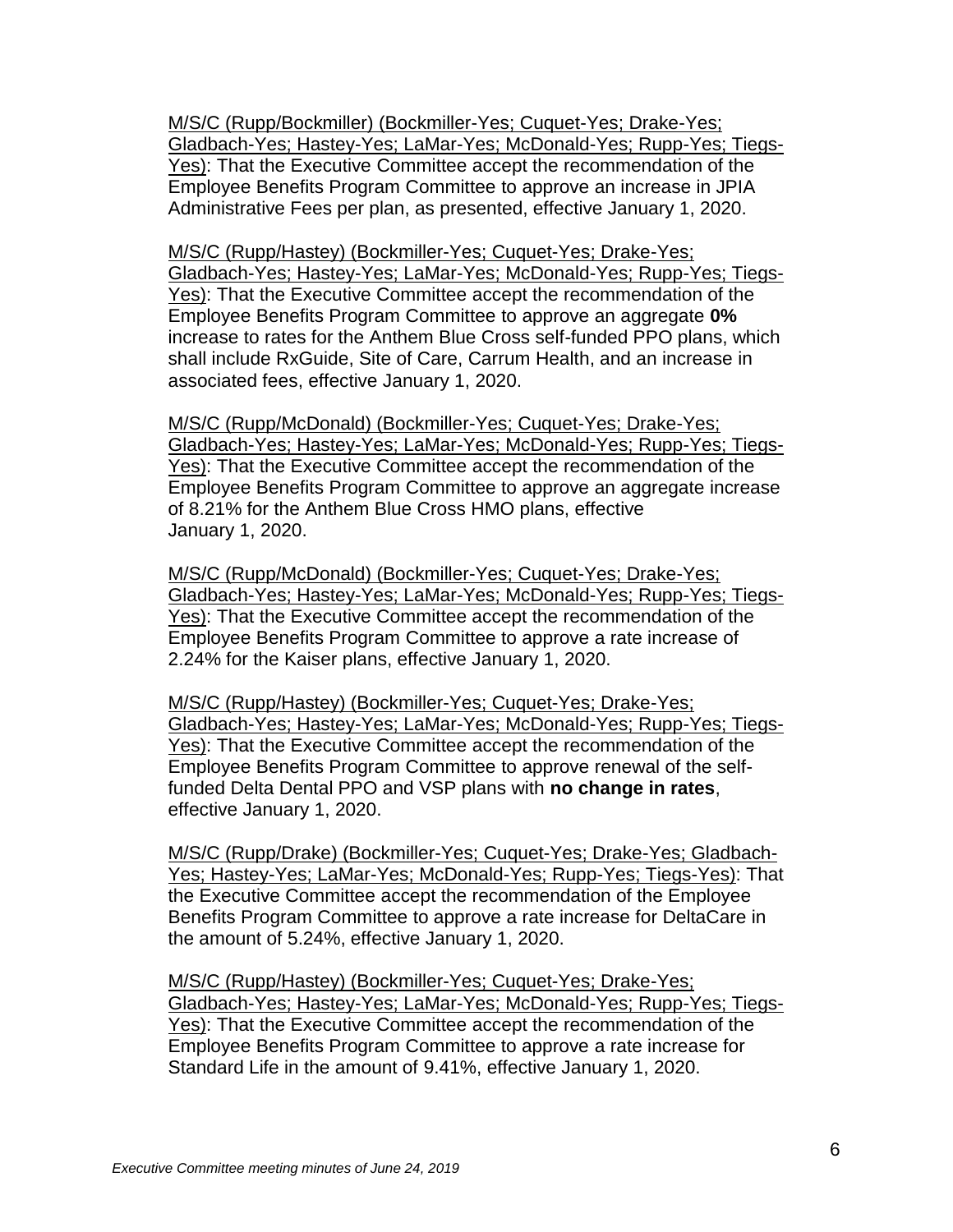M/S/C (Rupp/Drake) (Bockmiller-Yes; Cuquet-Yes; Drake-Yes; Gladbach-Yes; Hastey-Yes; LaMar-Yes; McDonald-Yes; Rupp-Yes; Tiegs-Yes): That the Executive Committee accept the recommendation of the Employee Benefits Program Committee to approve a rate increase for MHN EAP in the amount of 9.44%, effective January 1, 2020.

M/S/C (Rupp/Hastey) (Bockmiller-Yes; Cuquet-Yes; Drake-Yes; Gladbach-Yes; Hastey-Yes; LaMar-Yes; McDonald-Yes; Rupp-Yes; Tiegs-Yes): That the Executive Committee accept the recommendation of the Employee Benefits Program Committee to approve amending the Participation Requirements to allow Directors at Incentive member agencies to waive enrollment in JPIA medical coverage, subject to the rules for employees at Standard member agencies, and to allow Directors to waive enrollment in any of the ancillary plans for the duration of their term, independent of whether medical coverage was waived.

## Property Program Renewal

Ms. Thesing presented renewal terms for the Property Program which renews on July 1, 2019. Mr. Cole updated the Committee on market conditions. At the time of the meeting, it appeared that the final pricing for the Property Program would include a 78.2% increase in rates from the prior policy year with a \$1 million annual aggregate. The total premium for the 7/1/19-20 policy year will be \$4.9 million; a \$2 million increase from last year.

M/S/C (Cuquet/Hastey) (Bockmiller-Yes; Cuquet-Yes; Drake-Yes; Gladbach-Yes; Hastey-Yes; LaMar-Yes; McDonald-Yes; Rupp-Yes; Tiegs-Yes): That the Executive Committee approve the excess/reinsurance coverage renewal for the Property Program policy year 7/1/2019-20 with an increase of rate at \$.0624 per \$100 of insured values, as presented.

## **MEMBERSHIP**

Panoche Water District

Ms. Kyburz presented the Panoche Water District's application for admission into the Workers' Compensation Program.

M/S/C (Drake/Rupp) (Bockmiller-Yes; Cuquet-Yes; Drake-Yes; Gladbach-Yes; Hastey-Yes; LaMar-Yes; McDonald-Yes; Rupp-Yes; Tiegs-Yes): That the Executive Committee approve Panoche Water District's application for admission into the Workers' Compensation Program.

# **CLOSED SESSION**

Before proceeding into closed session, General Counsel announced the items to be discussed.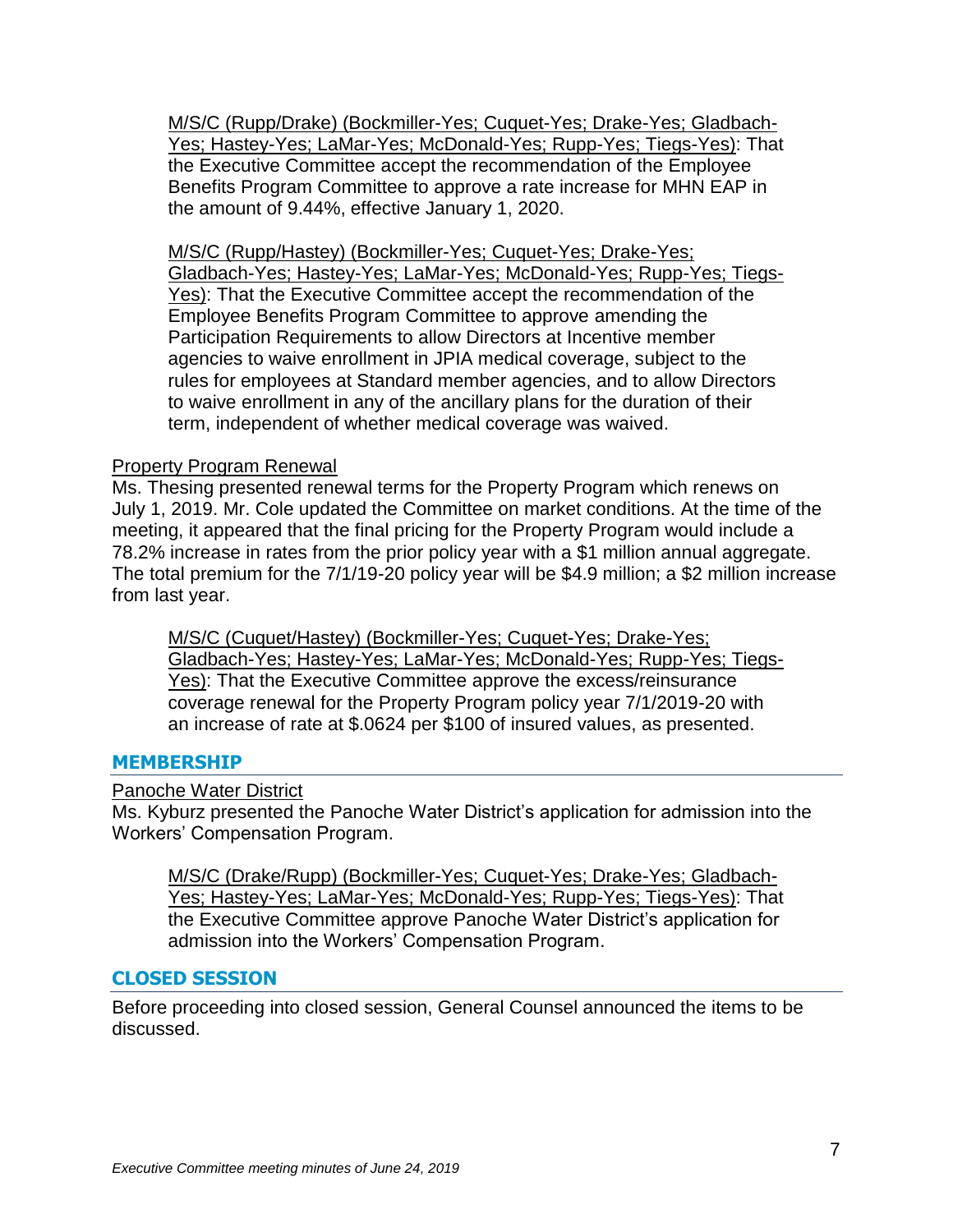M/S/C (Cuquet/McDonald) (Bockmiller-Yes; Cuquet-Yes; Drake-Yes; Gladbach-Yes; Hastey-Yes; LaMar-Yes; McDonald-Yes; Rupp-Yes; Tiegs-Yes): That the Executive Committee adjourn to closed session.

At approximately 3:00 p.m., the Executive Committee, upon advice of General Counsel, adjourned to closed session pursuant to Government Code(s) Section 54956.95 to discuss liability and/or workers' compensation claims in:

- 1. Del Valle vs. Santa Clarita Valley Water Authority
- 2. CSAA vs. Kirkwood Meadows Public Utility District

M/S/C (Hastey/McDonald) (Bockmiller-Yes; Cuquet-Yes; Drake-Yes; Gladbach-Yes; Hastey-Yes; LaMar-Yes; McDonald-Yes; Rupp-Yes; Tiegs-Yes): That the Executive Committee reconvene to open session.

The Committee returned to open session at approximately 3:15 p.m. General Counsel reported:

- Closed session item #1: No action was taken, instructions given to staff.
- Closed session item #2: M/S/C (McDonald/Hastey) (Bockmiller-Yes; Cuquet-Yes; Drake-Yes; Gladbach-Yes; Hastey-Yes; LaMar-Yes; McDonald-Yes; Rupp-Yes; Tiegs-Yes): That the Executive Committee give authority for settlement of this claim in the amount of \$917,500.

# **MISCELLANEOUS**

Future agenda items:

• None stated.

# CEO Update

Mr. Sells reported that he has been in contact with Swiss Re, a large excess insurance company. Swiss Re is working on developing a state-of-the-art parametric risk transfer solution. A type of straightforward insurance which pays out as soon as the preset index conditions are met. Proceeds can be used to fund a variety of uninsured losses, including, but not limited to, lost tax revenues, fire suppression costs and immediate infrastructure recovery efforts.

# General Counsel Update

Mr. Greenfield updated the Executive Committee on new legislation or case law which may have an impact on the JPIA. In addition, Counsel provided an update of coverage denials since the last report.

Availability for next meeting: Monday, September 9, 2019 – no conflicts noted by those in attendance, however, Director LaMar had previously stated that he would not be available for the September 9 meeting.